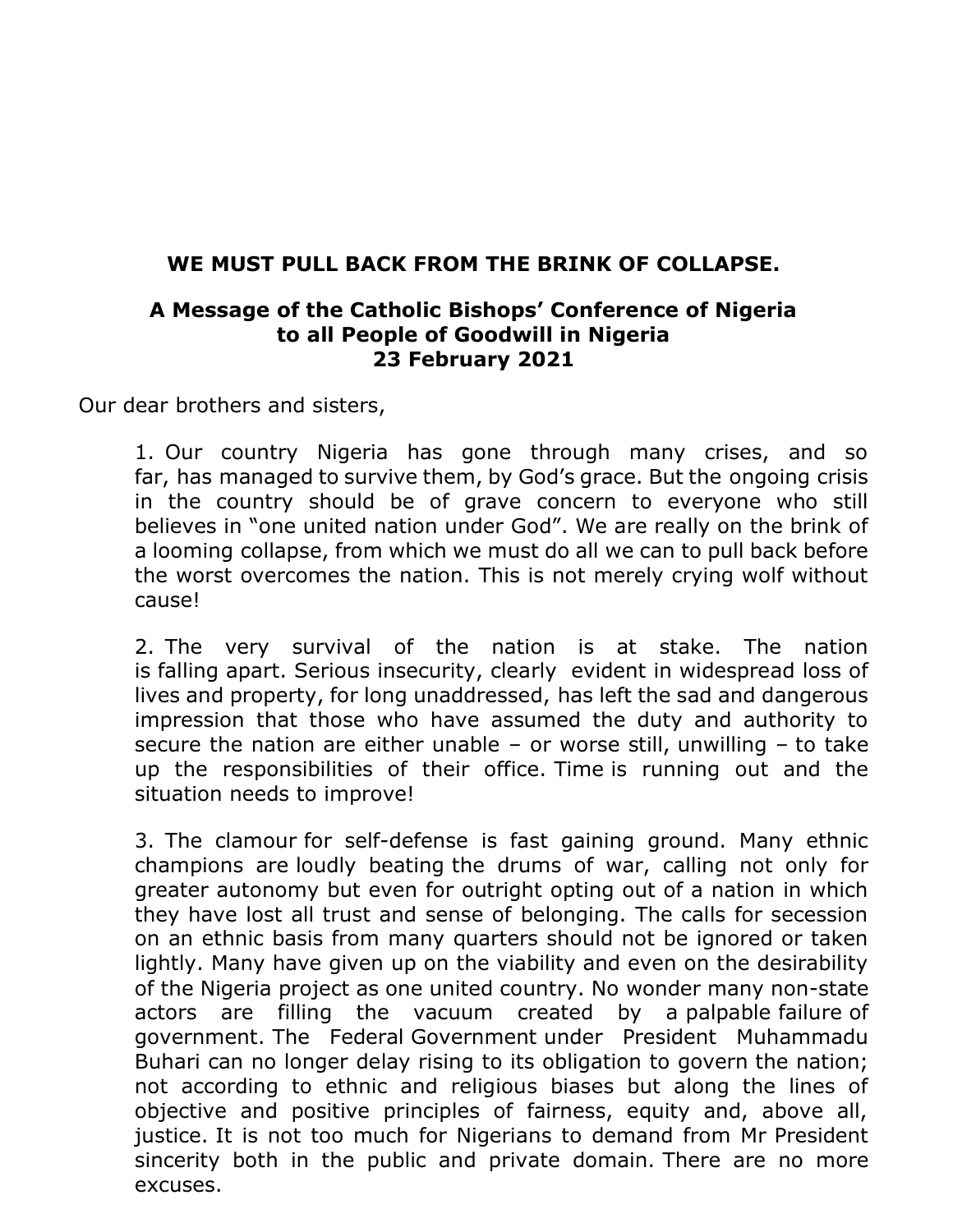4. We, of the Catholic Bishops' Conference of Nigeria, with members from all parts of Nigeria, are very highly disturbed about the present state of instability in the land. This must not be allowed to continue to fester and degenerate. We are raising this alarm because of our deep patriotic love for our nation, not for any sectional interests, be they political, ethnic or even religious.

5. Despite the persistence of crises around us; assassinations, Covid 19, kidnappings, murders, banditry, armed robberies, we sincerely affirm our faith in the viability and desirability of the Nigeria Project, as one prosperous nation under God. But we are also convinced that building such a nation, especially in our present circumstances, comes at a cost. We are also convinced that the alternative of tearing ourselves apart, comes with a cost that is far higher than what it takes to keep ourselves together. We must be ready to seek a common purpose with sincerity of mind. As individuals and as groups, we ought to be ready to make the necessary sacrifices that would enable us to manage our differences better and turn them into a positive rather than a negative force. Governments at different levels ought to lead the way.

6. We need to have the courage to admit that there is a lot wrong with our nation. It is our patriotic duty to point this out, with all objectivity and sincerity. The rule of law has too often been disregarded, giving way to widespread impunity, leading to a progressive break down of good order. There is a wide consensus that even the laws and rules we have made for ourselves are often the cause of our problems. No wonder there is an on-going clamour for constitution review, restructuring, decentralization of the security agencies and calls for many changes to many things we have been taking for granted. Examples include issues surrounding national census, constituency delimitations, states and the nagging issue of Local Government autonomy, violence and lack of internal democracy in political parties, a weak and compromised National Assembly, the Amendment of the Electoral Act etc. In these matters, the nation is not lacking in many good and brilliant ideas. What has been lacking has been the political will to embrace the change that is necessary for building a better nation.

7. We note the changes in the Command of the Service Chiefs. They are insiders and should be familiar with the problems of the insurgency and banditry. It is our prayer that we will witness a more co-ordinated strategy with State Governments and other security agencies for winning this sad war.